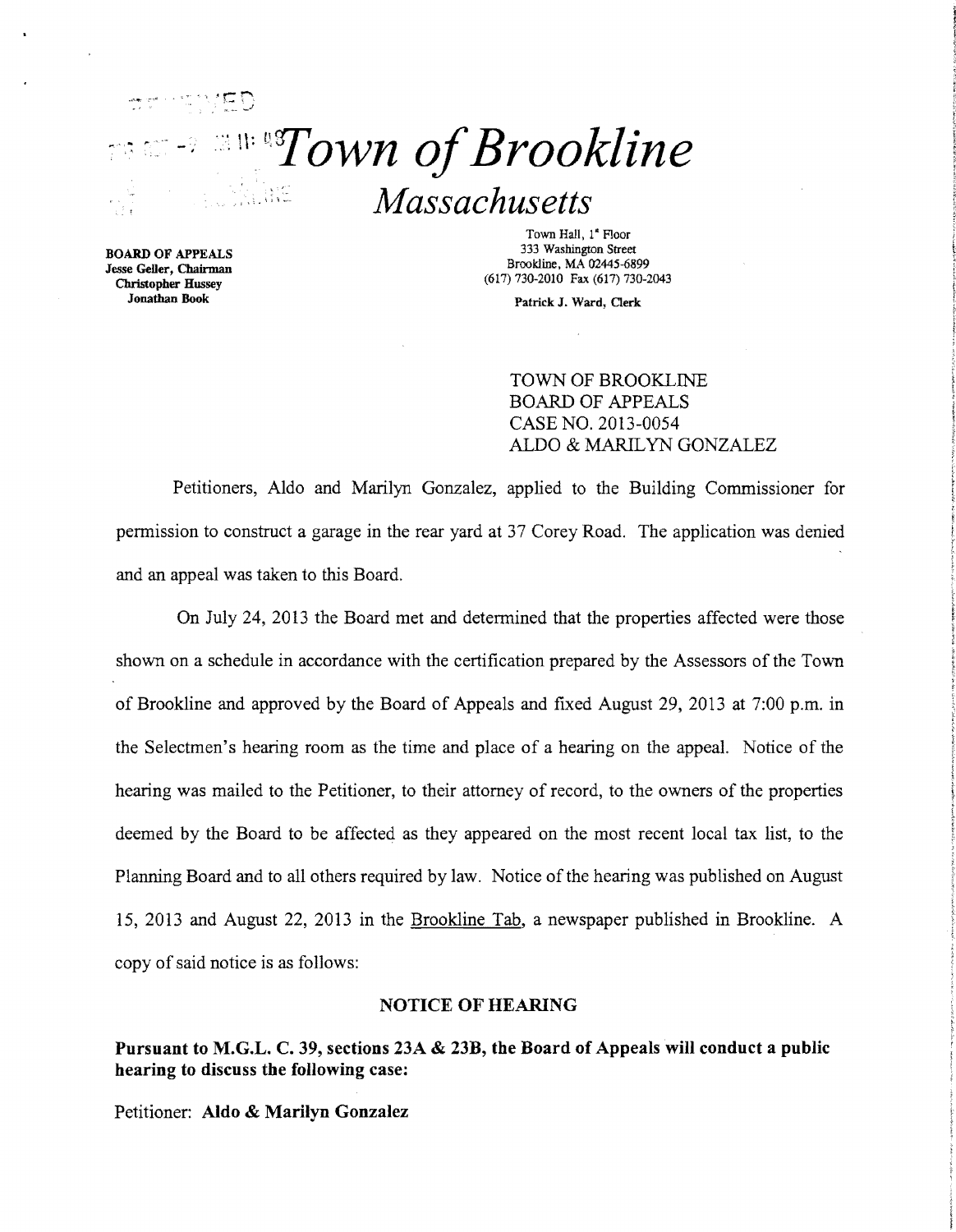# Owner: Aldo & Marilyn Gonzalez Location of Premises: 37 Corey Road Date of Hearing: August 29, 2013 Time of Hearing: 7:00 p.m. Place of Hearing: Selectmen's Hearing Room, 6<sup>th</sup> Floor

A public hearing will be held for a variance and/or special permit from:

- 1. Section 5.43: Exceptions to Yard & Setback Regulations
- 2. Section 5.72: Accessory Buildings or Structures in Rear Yards (Less than 6 feet from lot line rear) (Less than 6 feet from lot line side)
- 3. Section 6.04.5.c.3: Design of All Off-Street Parking Facilities
- 4. Section 6.04.12: Design of All Off-Street Parking Facilities
- 5. Section 8.02: Alteration and Extension

ofthe Zoning By-Law to construct an attached single-family for a second dwelling unit.

Said premise located in a S-7 district.

*Hearings, once opened, may be continued by the Chair to a date and time certain. No further notice will be mailed to abutters or advertised in the TAB. Questions regarding whether a*  hearing has been continued, or the date and time of any hearing may be directed to the Zoning *Administrator at* 617-734-2134 *or check meeting calendar at:http://calendars.town.brookline.ma.usIMasterTownCalandar!?FormID=158.* 

*The Town of Brookline does not discriminate on the basis of disability in admission to, access to, or operations of its programs, services or activities. Individuals who need auxiliary aids for effective communication in programs and services of the Town of Brookline are invited to make their needs known to the* ADA *Coordinator, Stephen Bressler, Town of Brookline,* 11 *Pierce Street, Brookline, MA 02445. Telephone:* (617) *730-2330; TDD* (617) *730-2327.* 

# **Jesse Geller** Christopher Hussey Jonathan Book

At the time and place specified in the notice, this Board held a public hearing. Present at the hearing was Chairman Jesse Geller, and Board Members Mark Zuroff and Johanna Schneider. The case was presented by the attorney for the petitioner, Robert L. Allen, Jr., Law Office of Robert L. Allen, Jr. LLP, 300 Washington Street, Second Floor, Brookline,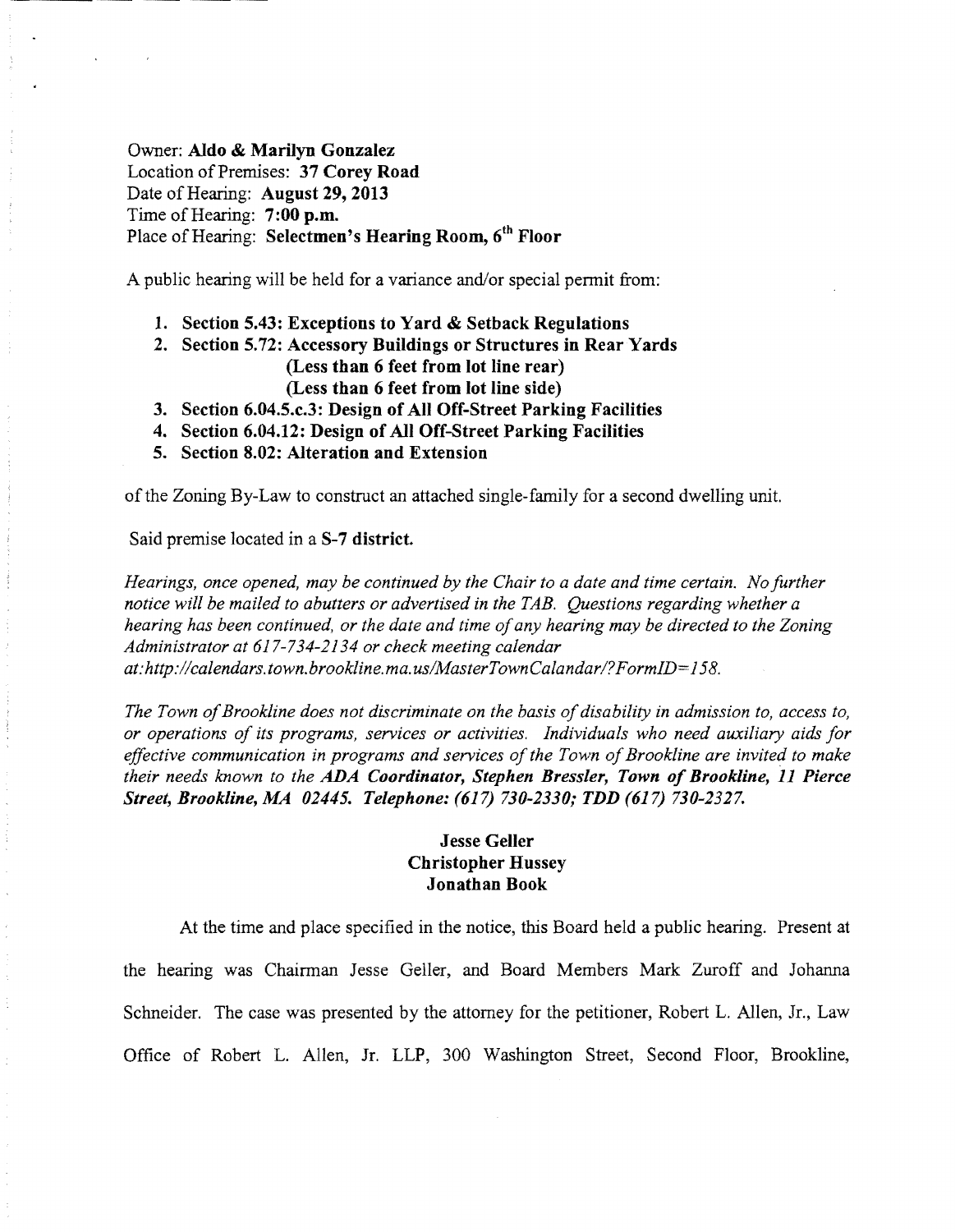Massachusetts 02445. Also in attendance were Marilyn Gonzalez, owner of 37 Corey Road and Rocky Johnson the petitioner's architect.

Zoning Board of Appeals Chairman Jesse Geller called the hearing to order at 7:15 p.m. Attorney Allen stated that the Petitioners propose to extend the existing driveway and construct a two-car garage within the side and rear yard setback of the property located at 37 Corey Road. Attorney Allen stated that the neighborhood is comprised primarily of single-family dwellings that are similar in overall bulk and style. Attorney Allen stated that the site plan for the neighborhood demonstrates that roughly sixty (60%) percent of the homes include a similarly situated, separate garage located in the rear yard.

Attorney Allen described the details of the proposed two-car garage, which includes a single garage door, two separate bays, and a dormer in the front and rear of the garage to create storage space. Attorney Allen stated that the dormer is incorporated into the garage's current design, but is still under consideration by the Petitioners. Attorney Allen noted that this proposal could have been done as of right by pulling the garage away from the side and rear of the property line, but this would have created a difficult angle for ingress and egress from the garage. Attorney Allen stated that by repositioning the location of the garage, the visibility for drivers and pedestrians will greatly improve for drivers and pedestrians accessing Corey Road.

Attorney Allen stated that the proposal comes before the Zoning Board of Appeals with the unanimous support of the Planning Board. Attorney Allen stated that the Planning Board appreciated how the Petitioners' architect was able to incorporate the features of the home into the design of the garage. Attorney Allen stated that several neighbors spoke in support of the proposal at the Planning Board meeting on August 15, 2013. In addition, Attorney Allen stated that the rear abutters were present to speak in support of the proposal. Attorney Allen stated that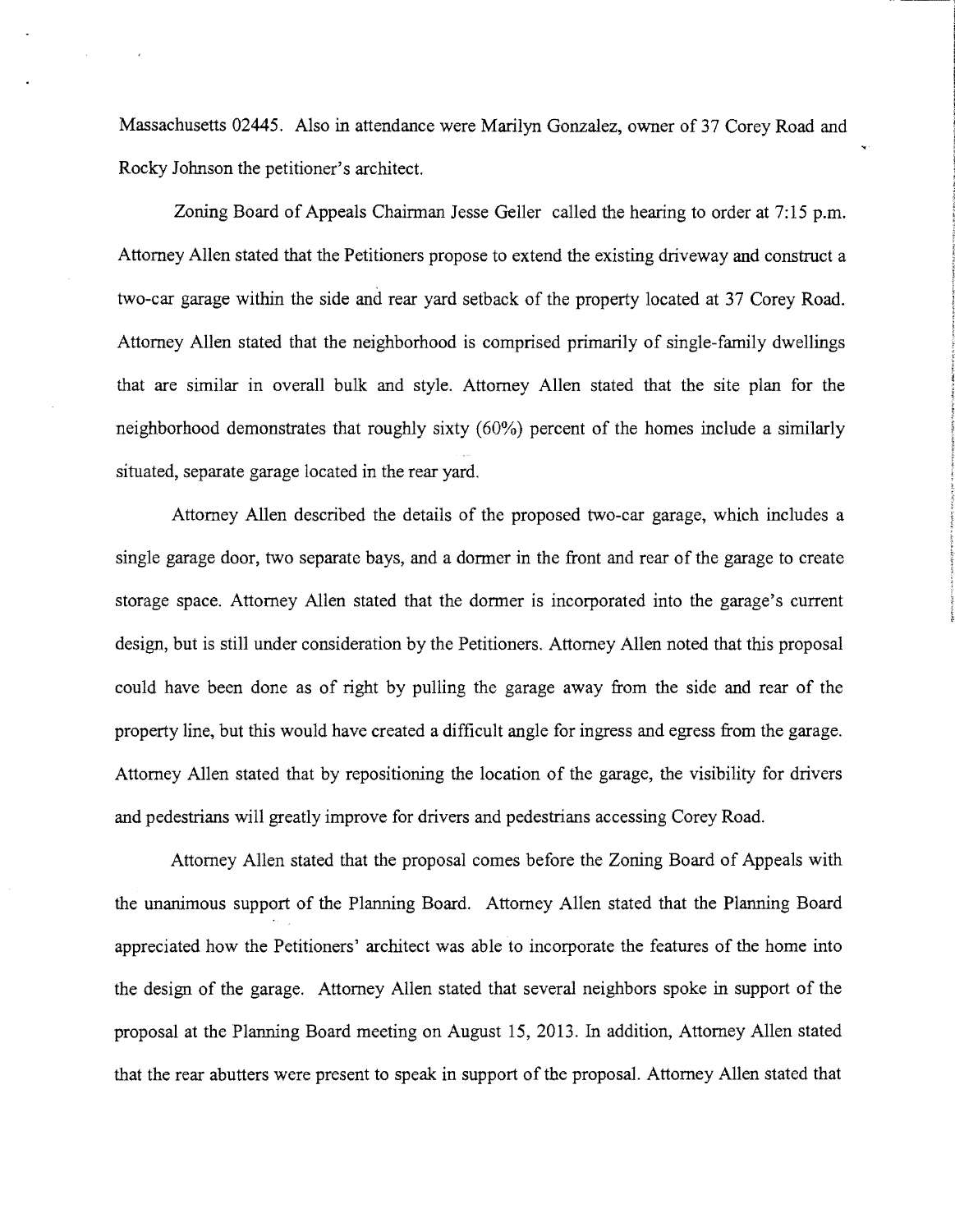the Planning Board discussed counterbalancing amenities, which include penneable pavers and a landscaping and/or fence plan between 37 Corey Road and the rear abutting neighbors at 121 Salisbury Road. Attorney Allen stated that it is customary for the landscaping and/or fence plan to be approved by Assistant Director for Regulatory Planning.

 $\begin{array}{c} 1 \\ 1 \\ 2 \end{array}$  $\frac{1}{2}$ 

Attorney Allen stated that the Petitioners are requesting special pennit relief from **Section** 5.43, **Section** 5.72, **Section** 6.04.5.c.3, and **Section 6.04.12** of the Zoning By-Law to waive setback and dimensional requirements for rear and side yard setback. Attorney Allen stated that the Petitioners' proposal includes 3.3 feet for rear yard setback and I-foot side yard setback. Attorney Allen stated that **Section 6.04.5.c.3** of the Zoning By-Law requires 5 feet for rear yard setback and 5 feet for side yard setback, but **Section 5.43** of the Zoning By-Law pennits the Zoning Board of Appeals to waive setback requirements if a counterbalancing amenity is provided. Attorney Allen stated that the counterbalancing amenities include penneable pavers and a landscaping and/or fence plan. Furthennore, Attorney Allen stated that **Section 5.43** pennits the Zoning Board of Appeals to waive the dimensional requirements of **Section 5.72.** Mr. Allen stated that **Section 6.04.12** of the Zoning By-Law allows the Board to substitute dimensional requirements where a new parking facility is installed to serve an existing structure.

Finally, Attorney Allen discussed relief under **Section 8.02.2** of the Zoning By-Law, whereby a special permit is required under **Section 9.05** of the Zoning By-Law to alter and/or extend a non-confonning structure. As for **Section 9.05** of the Zoning By-Law, Attorney Allen noted: (1) the specific site is an appropriate location where the proposed use will not change and is consistent with other homes in the S-7 District; (2) there will be no adverse affect to the neighborhood where the garage will be located on the rear of the lot and is attractively designed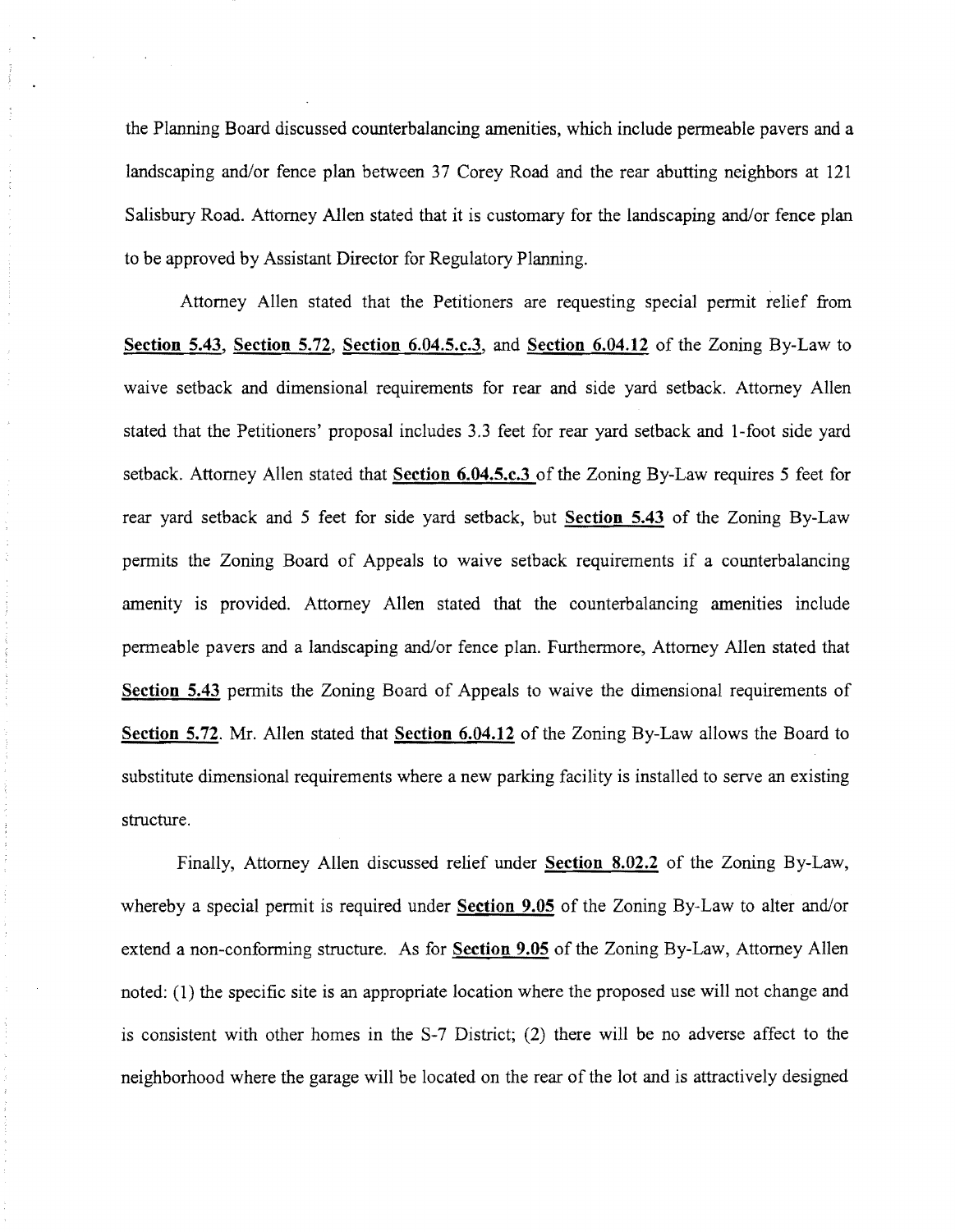to create two new parking spaces in the rear lot; (3) there will be no nuisance or serious hazard to vehicles or pedestrians where parking will be removed from the front yard setback, thus creating more visibility for pedestrians and a better sight-line for drivers; (4) adequate and appropriate facilities will be provided for the proper operation; and (5) the development will not have a significant adverse effect on the supply of housing available for low and moderate income people.

The Zoning Board of Appeals members then asked several questions about the proposal. Zoning Board of Appeals Chairman Jesse Geller inquired about the visibility of the new garage to abutting properties. Attorney Allen deferred the question to the Petitioners' architect Rocky Johnson, of 1 Fitchburg Street, Somerville, Massachusetts. Mr. Johnson presented to the Board the site plan and architectural drawings showing the visibility of the new garage. Zoning Board of Appeals Member Mark Zuroff inquired about notice to the immediate abutting property owners. Attorney Allen stated that the Petitioners' provided notice to the immediate abutters, none of which have taken issue with the proposal. Zoning Board Member Mark Zuroff inquired about the number of garages in the neighborhood. Attorney Allen presented the site plan to the Zoning Board of Appeals Members which showed numerous homes having similarly situated garages.

Zoning Board of Appeals Chairman Jesse Geller asked if anyone present wanted to speak in favor of the application. Srinivasan Mukundan, 121 Salisbury Road, spoke in favor of the proposal stating that there was some concern with the drainage from the site, but the plans by Arcadia Design Studio show that there is no present issue with the drainage.

Zoning Board of Appeals Chairman Jesse Geller asked if there was anyone present who wished to speak in opposition to this application. No one spoke in opposition.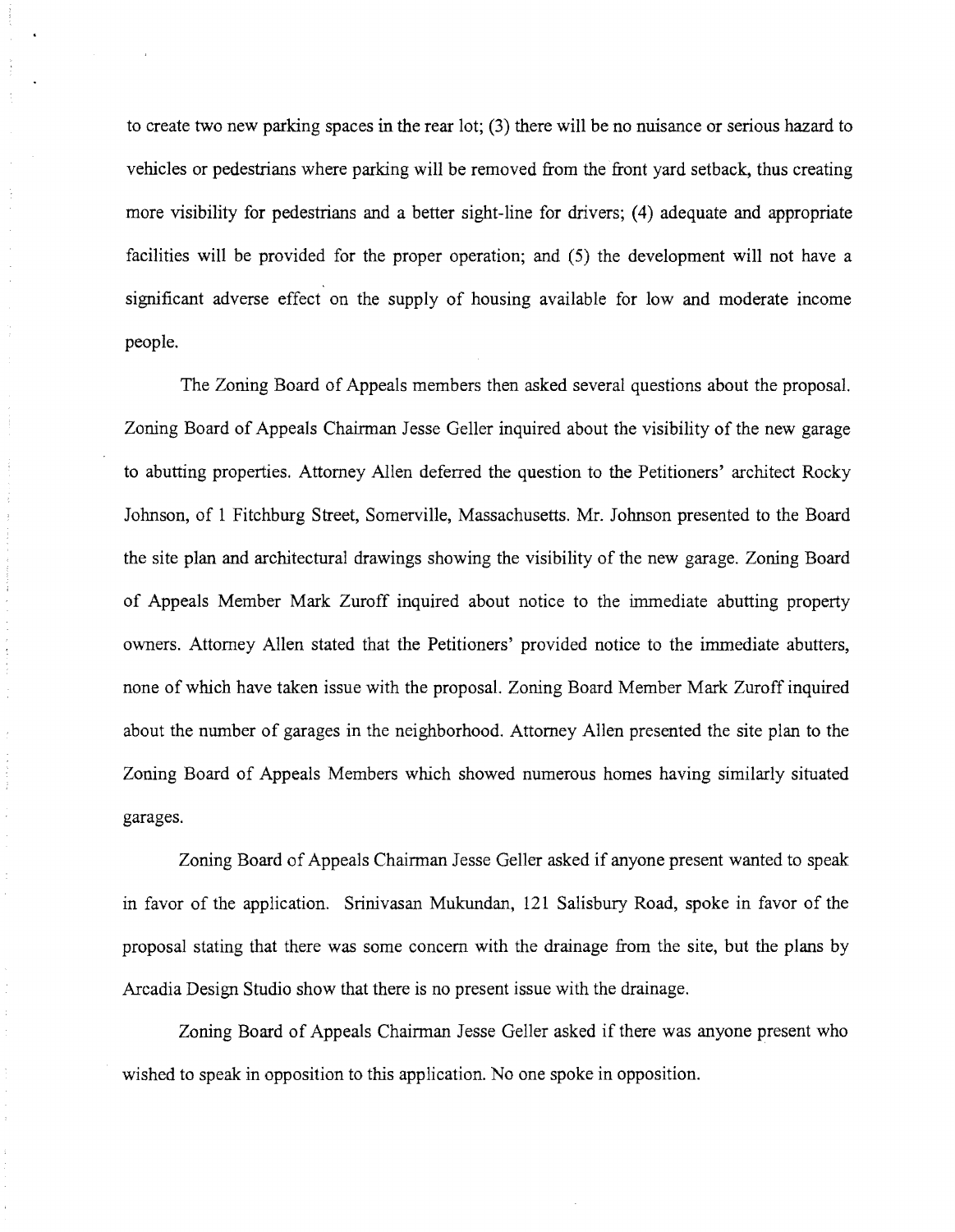Zoning Board of Appeals Chairman Jesse Geller called upon Polly Selkoe, Assistant

Director for Regulatory Planning, to deliver the findings of the Planning Board:

## F1NDINGS

## Section 5.43 - Exceptions to Yard and Setback Regulation

Section 5.72 - Accessory Buildings or Structures in Rear Yards (Less than 6 feet from lot line rear) (Less than 6 feet from lot line side)

| <b>Dimensional Requirements</b> | Required/Allowed | Existing | <b>Proposed</b> | <b>Relief</b>               |
|---------------------------------|------------------|----------|-----------------|-----------------------------|
| Rear Yard Setback (garage)      |                  | N/A      | 3.3'            | Special Permit <sup>*</sup> |
| Side Yard Setback (garage)      |                  | N/A      |                 | Special Permit*             |

\* Under Section 5.43, the Board of Appeals may waive setback requirements if a counterbalancing amenity is provided. The Board of Appeals may also grant a special permit that waives dimensional requirements for a new parking facility that serves an existing structure

### Section 6.04.5.c.3 - Design of All Off-Street Parking Facilities

#### Section 6.04.12 - Design of all Off-Street Parking Facilities

#### Section 8.02.2 – Alteration or Extension

A special permit is required to alter a nonconforming structure or use.

Assistant Director Selkoe clarified the Planning Board Report by stating that the proposal is to construct a two-car garage that will have a single garage door. Assistant Director Selkoe stated that the Planning Board is supportive of the proposal. Assistant Director Selkoe stated that the driveway expansion and construction of the garage would create two new parking spaces for the dwelling. Assistant Director Selkoe stated that the garage is attractively designed and will be located to the rear of the dwelling. Assistant Director Selkoe stated that there is a chain link fence on the side and rear property line and the Planning Board recommends that the Petitioners either replace the fence with a more substantial fence to screen the new garage, or install landscaping that will sufficiently screen the garage. Therefore, the Planning Board recommends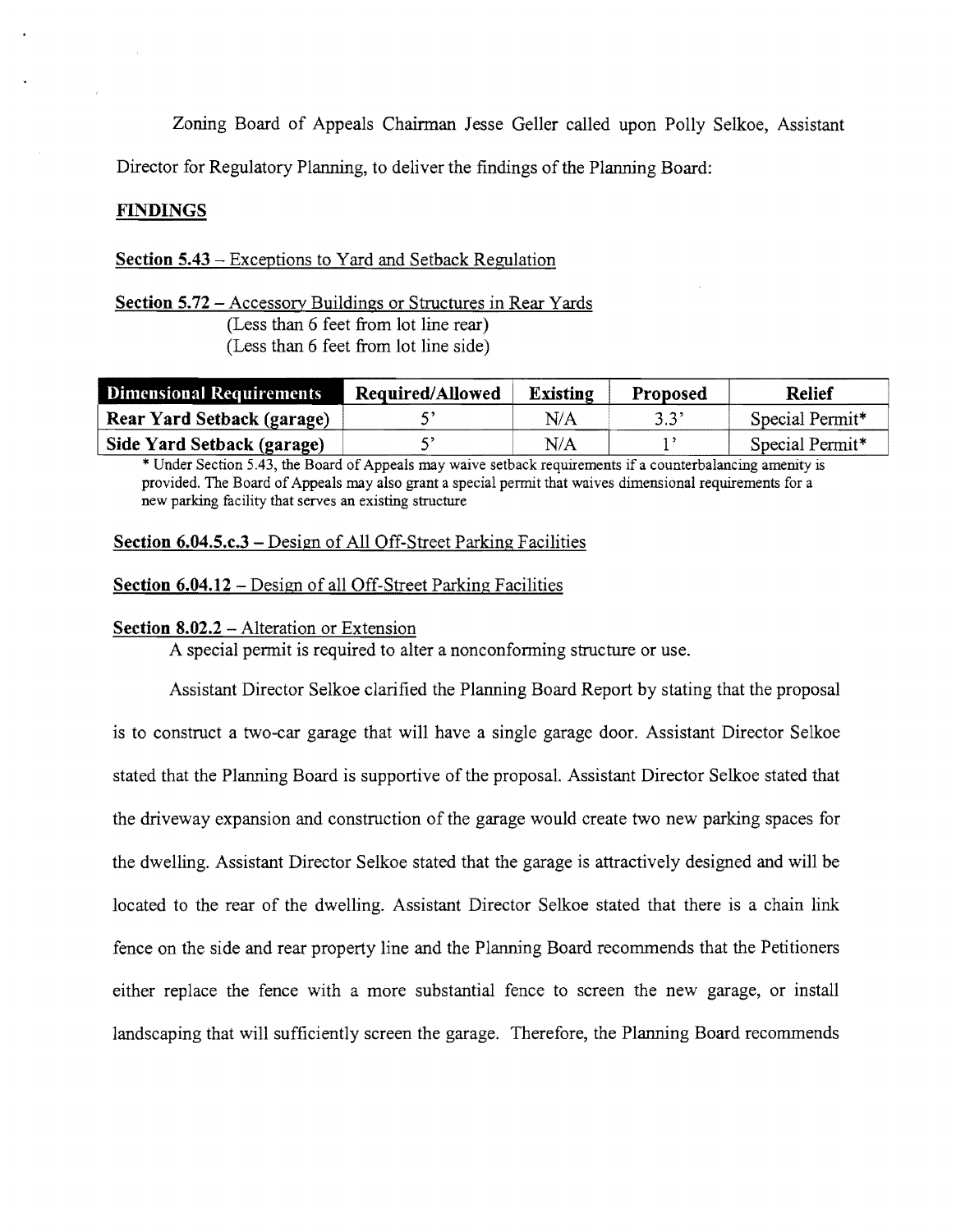approval of the site plan by Boston Survey, Inc., dated  $6/13/13$  and of the floor plans and elevations by Arcadia Design Studio, dated 6/14/13, subject to the following conditions:

- 1. Prior to issuance of a building permit, final elevations of the garage shall be submitted to the Assistant Director of Regulatory Planning for review and approval.
- 2. Prior to the issuance of a building permit, the applicant shall submit a final site plan and final landscaping plan, indicating all counterbalancing amenities, subject to the review and approval of the Assistant Director of Regulatory Planning.
- 3. Prior to the issuance of a building permit, the applicant shall submit to the Building Commissioner for review and approval for confonnance to the Board of Appeals decision: I) a final site plan stamped and signed by a registered engineer or land surveyor; 2) final floor plans and building elevations stamped and signed by a registered architect; and 3) evidence that the Board of Appeals decision has been recorded at the Registry of Deeds.

Zoning Board of Appeals Chairman Jesse Geller next called upon Assistant Director of Planning Polly Selkoe, to deliver the comments of the Building Department on behalf of the Chief Building Inspector Michael Yanovitch. Assistant Director Selkoe stated that the Building Department has no objection to this proposal.

In deliberation, Zoning Board of Appeals Member Mark Zuroff commented on the condition of a fencing plan. Assistant Director of Planning Selkoe stated that the condition should be included in the second condition following the requirement of a final landscaping plan. Zoning Board of Appeals Member Zuroff stated that he is in support of the grant of special pennit relief. Board Member Johanna Schneider concurred with Mr. Zuroffs statement about the fencing plan and commented that permeable pavers should also be addressed in the conditions. Chainnan Geller stated that the proposal is attractively designed and worthy of relief subject to the conditions, as read into the record and as modified by Assistant Director Selkoe.

The Board then determined, by unanimous vote that the requirements for special permit relief from the requirements of **Section 5.72, 6.04.5.c.3, and Section 8.02.2** of the Zoning By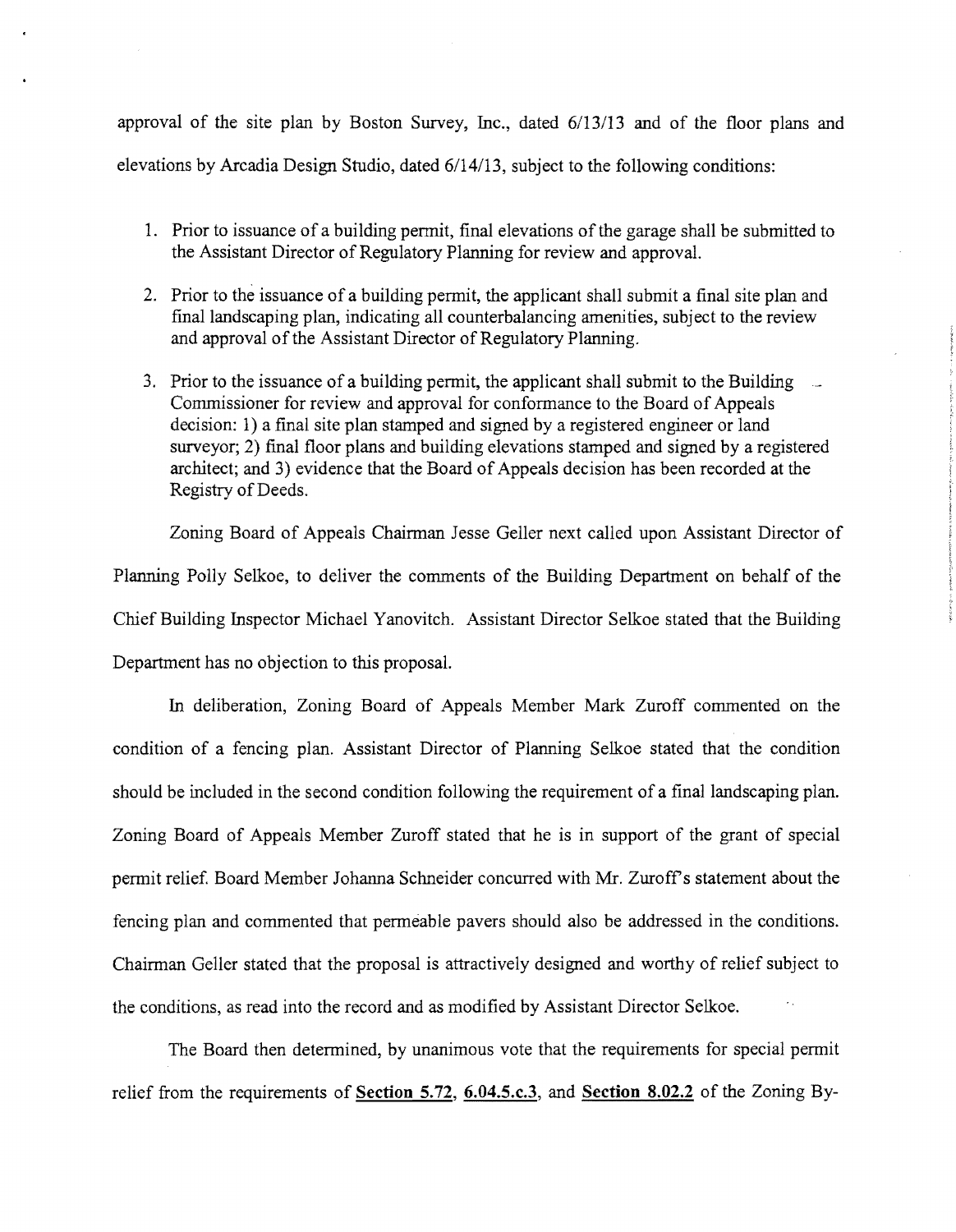Law as requested pursuant to **Sections 5.43, 6.04.12 and 9.05** of the Zoning By-Law were met.

The Board made the following specific findings pursuant to said **Section 9.05:** 

a. The specific site is an appropriate location for such a use, structure, or condition.

b. The use as developed will not adversely affect the neighborhood.

c. There will be no nuisance or serious hazard to vehicles or pedestrians.

d. Adequate and appropriate facilities will be provided for the proper operation of the

proposed use.

Accordingly, the Board voted unanimously to grant the requested relief subject to the

following conditions:

- **1. Prior to issuance of a building permit, final elevations of the garage shall be submitted to the Assistant Director of Regulatory Planning for review and approval.**
- **2. Prior to the issuance of a building permit, the applicant shall submit a final site plan**  and final landscaping/fencing plan, including permeable pavers, indicating all **counterbalancing amenities, subject to the review and approval of the Assistant Director of Regulatory Planning.**
- **3. Prior to the issuance of a building permit, the applicant shall submit to the Building Commissioner for review and approval for conformance to the Board of Appeals decision: 1) a final site plan stamped and signed by a registered engineer or land**  surveyor; 2) final floor plans and building elevations stamped and signed by a registered architect; and 3) evidence that the Board of Appeals decision has been recorded at the Registry of Deeds.  $\overline{\Omega}$  .

r-Unamimous Decision of The Board of Appeals Ξ 20D

Filing Date: October 7, 2013

Jesse Geller, Chairman

A True Copy ATTEST: